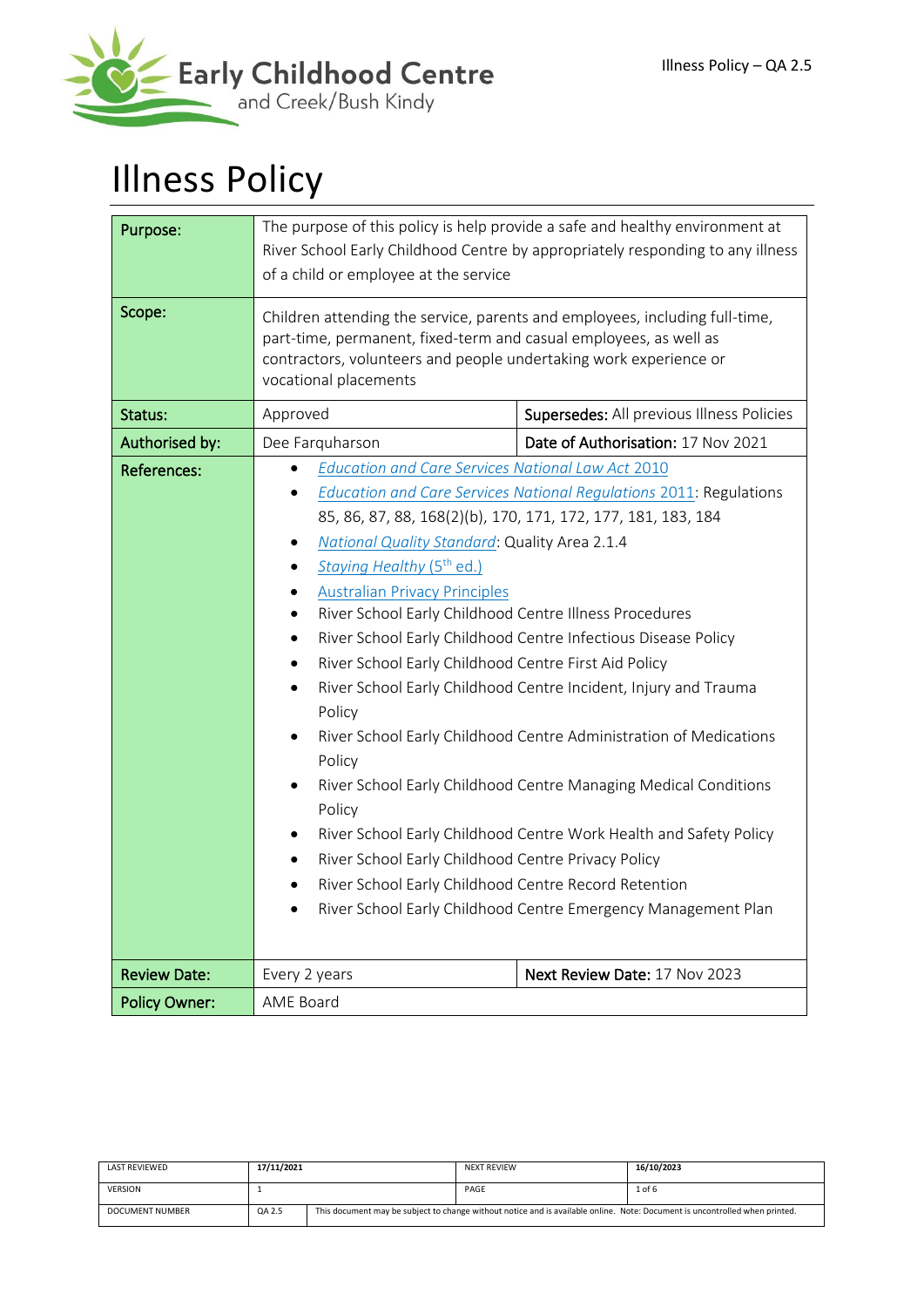

## **Policy Statement**

River School Early Childhood Centre is committed to the health and safety of children attending and employees working at the service. The service will appropriately respond to the needs of an ill child or employee at the service.

In accordance with the *Education and Care Services National Regulations* 2011, the service will:

- Require parents not to bring ill children to the service, and to inform the service of the child's non-attendance due to illness as soon as practicable after the onset of the illness.
- Notify parents as soon as practicable, but at least within 24 hours, if their child becomes ill whilst at the service.
- Require parents to collect their child if an illness becomes apparent in the child whilst at the service.
- Require employees not to report for work, and to inform the service of their inability to report to work due to illness as soon as practicable after the onset of the illness.
- Develop step-by-step procedures on how to manage an illness that becomes apparent at the service. If the illness is an infectious disease, the River School Early Childhood Centre Infectious Disease Policy will also apply.
- In accordance with section 87 of the Regulation and River School Early Childhood Centre Privacy and Records Retention Policies, keep details of any illness which becomes apparent while the child is at the service including
	- i. The name and age of the child; and
	- ii. The relevant circumstances surrounding the child becoming ill and any apparent symptoms; and
	- iii. The time and date of the apparent onset of the illness;
	- a) Details of the action taken by the service in relation to any illness which a child has suffered whilst at the service including
		- i. Any medication administered or first aid provided; and
		- ii. Any medical personnel contacted;
	- b) The name of any person
		- i. Whom the service notified or attempted to notify, of any illness which a child has suffered whilst at the service; and
		- ii. The time and date of the notifications or attempted notifications;
	- c) The name and signature of the person making an entry in the record, and the time and date that the entry was made; and
	- d) The information above must be included in the illness record as soon as practicable, but not later than 24 hours after the onset of the illness.

## **Definitions**

Definitions relevant to this policy include:

**Illness**: can include many conditions, diseases or infections. According to *Staying Healthy*, symptoms of illness may include:

| LAST REVIEWED          | 17/11/2021 |                                                                                                                             | <b>NEXT REVIEW</b> | 16/10/2023 |
|------------------------|------------|-----------------------------------------------------------------------------------------------------------------------------|--------------------|------------|
| <b>VERSION</b>         |            |                                                                                                                             | PAGE               | 2 of 6     |
| <b>DOCUMENT NUMBER</b> | QA 2.5     | This document may be subject to change without notice and is available online. Note: Document is uncontrolled when printed. |                    |            |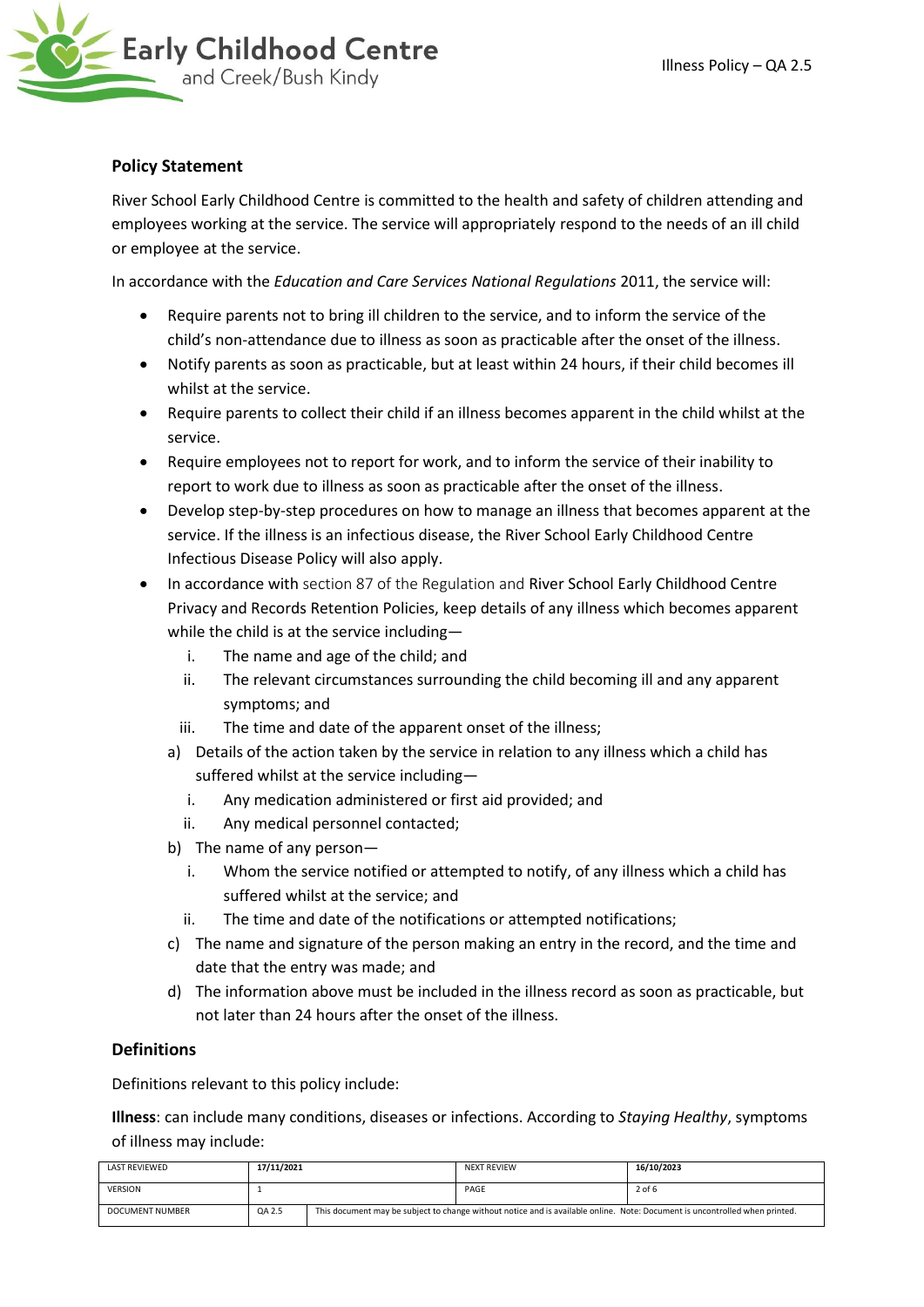- High fever—a high fever in a young child can be a sign of infection, and needs to be investigated to find the cause. However, fever by itself is not necessarily an indicator of serious illness
- Drowsiness—the child is less alert than normal, making less eye contact, or less interested in their surroundings
- Lethargy and decreased activity—the child wants to lie down or be held rather than participate in any activity, even those activities that would normally be of interest
- Breathing difficulty—this is an important sign. The child may be breathing very quickly or noisily, or be pale or blue around the mouth. The child may be working hard at breathing, with the muscles between the ribs being drawn in with each breath
- Poor circulation—the child looks very pale, and their hands and feet feel cold or look blue
- Poor feeding—the child has reduced appetite and drinks much less than usual
- Poor urine output—the child urinates less than normal
- Red or purple rash—non-specific rashes are common in viral infections; however, red or purple spots that do not turn white if pressed with a finger require urgent medical referral because the child could have meningococcal disease
- A stiff neck or sensitivity to light—this may indicate meningitis
- Pain—a child may or may not tell you they are in pain. Facial expression is a good indicator of pain in children who do not talk. General irritability or reduced physical activity may also indicate pain in young children

## **Responsibilities**

## **River School Early Childhood Centre**

River School Early Childhood Centre has the following role and responsibilities:

- Require ill children and employees not to attend the service.
- Notify parents as soon as practicable, but at least within 24 hours, if their child becomes ill whilst at the service.
- Require parents to collect their child if an illness becomes apparent in the child whilst at the service.
- Develop appropriate procedures on how to manage an illness that becomes apparent at the service.
- Keep an illness record for any child if an illness becomes apparent whilst the child is at the service.

## **Employees**

Employees of the River School Early Childhood Centre have the following role and responsibilities:

- Be aware of and act in accordance with River School Early Childhood Centre Illness Policy and Procedures.
- Not report for work if they have an illness, and inform the service of this as soon as practicable.

| <b>LAST REVIEWED</b> | 17/11/2021 |                                                                                                                             | <b>NEXT REVIEW</b> | 16/10/2023 |
|----------------------|------------|-----------------------------------------------------------------------------------------------------------------------------|--------------------|------------|
| <b>VERSION</b>       |            |                                                                                                                             | PAGE               | 3 of 6     |
| DOCUMENT NUMBER      | QA 2.5     | This document may be subject to change without notice and is available online. Note: Document is uncontrolled when printed. |                    |            |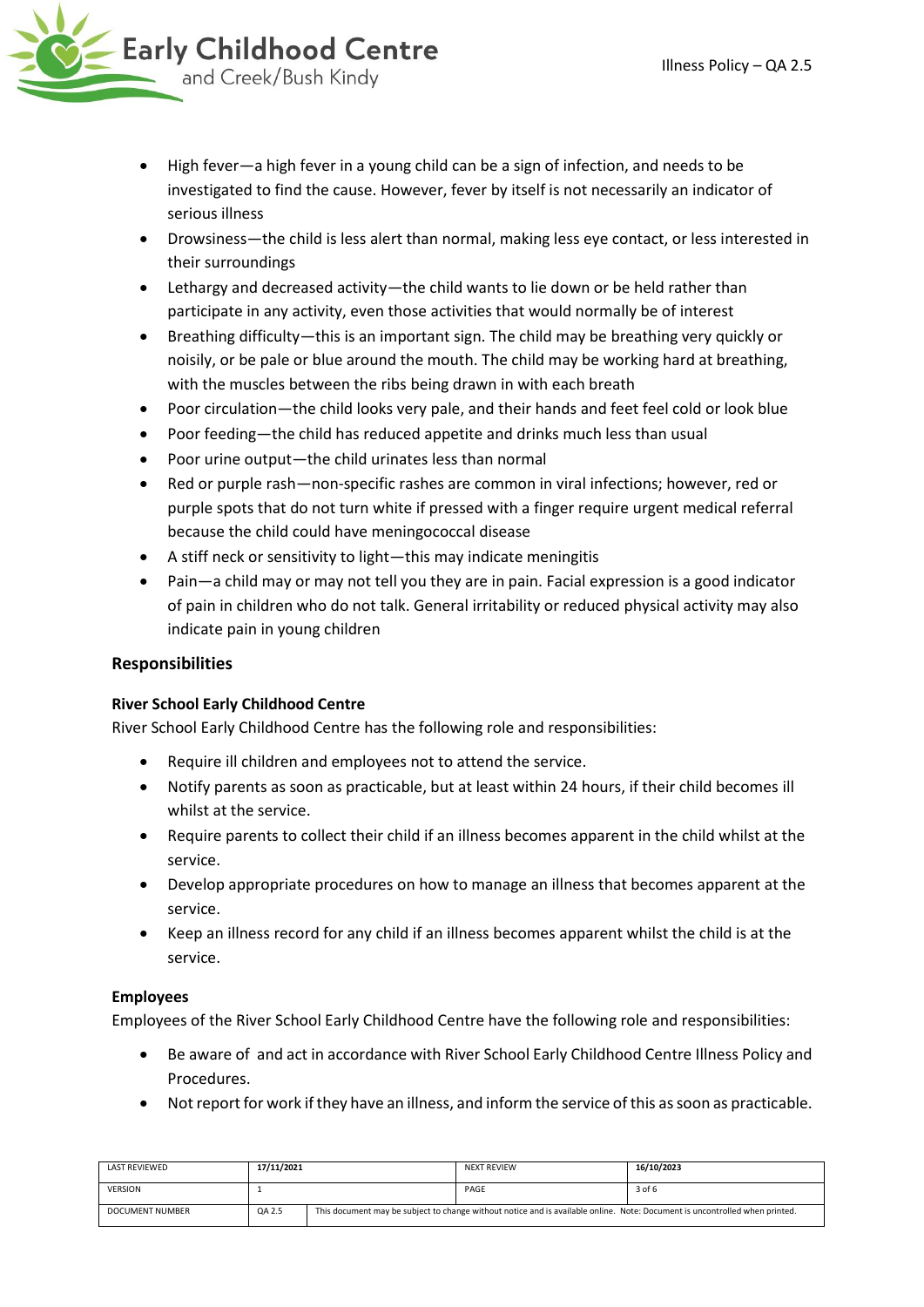

• Accept and act upon decisions by River School Early Childhood Centre to respond appropriately if an illness becomes apparent at the service.

#### **Families**

Families of the River School Early Childhood Centre have the following role and responsibilities:

- Be aware of and act in accordance with River School Early Childhood Centre Illness Policy and Procedures.
- Keep children away from the service if they have an illness, and inform the service of this as soon as practicable.
- Accept and act upon decisions by River School Early Childhood Centre to respond appropriately if an illness becomes apparent at the service, including by collecting their child promptly if requested to do so by the service due to an illness.

#### **Implementation**

In practice, River School Early Childhood Centre's commitment to appropriately respond to an illness at the service means that it will implement the following measures:

- Awareness regularly raise awareness of the importance of appropriately responding to illness, including by the development and implementation of this Policy and the related procedures.
- Training providing employees with appropriate training in first aid, hygiene and infection control.
- Record keeping, monitoring, reporting keeping appropriate records, monitoring and reporting on illness within the service in line with the service's Privacy and Record Retention Policies.

#### **Dealing with a cold (Runny Nose)**

Colds are the most common cause of illness in children and adults and are caused by many different viruses that affect the nose and throat. Young children may have up to 8-10 colds each year with the highest number being in their first two years of combined care. Symptoms include a runny or blocked nose, sneezing and coughing, watery eyes, headache, a mild sore throat and possibly a slight fever. Nasal discharge may start clear but can become thicker and turn yellow or green over a day or so. Children with clear mucous at the beginning of a cold are most contagious. Towards the end of a cold the body has begun to mount its defences against the virus and white blood cells enter the mucous and give it the green/yellow colour. Green runny noses that last for longer than 10-14 days or are accompanied by fever, headache, coughing or lethargy should seek medical attention.

There is no specific treatment for the common cold. Because colds are caused by viruses, antibiotics will not help. Rest, extra drinks, and comforting are important. Refer to Staying Healthy.

River School Early Childhood Centre Nominated Supervisor or Responsible Person in day-to-day charge has the right to send children home if they appear unwell due to a cold or general illness. Children can become distressed and lethargic when unwell. With discharge coming from the

| <b>LAST REVIEWED</b> | 17/11/2021 |                                                                                                                             | <b>NEXT REVIEW</b> | 16/10/2023 |
|----------------------|------------|-----------------------------------------------------------------------------------------------------------------------------|--------------------|------------|
| <b>VERSION</b>       |            |                                                                                                                             | PAGE               | 4 of 6     |
| DOCUMENT NUMBER      | QA 2.5     | This document may be subject to change without notice and is available online. Note: Document is uncontrolled when printed. |                    |            |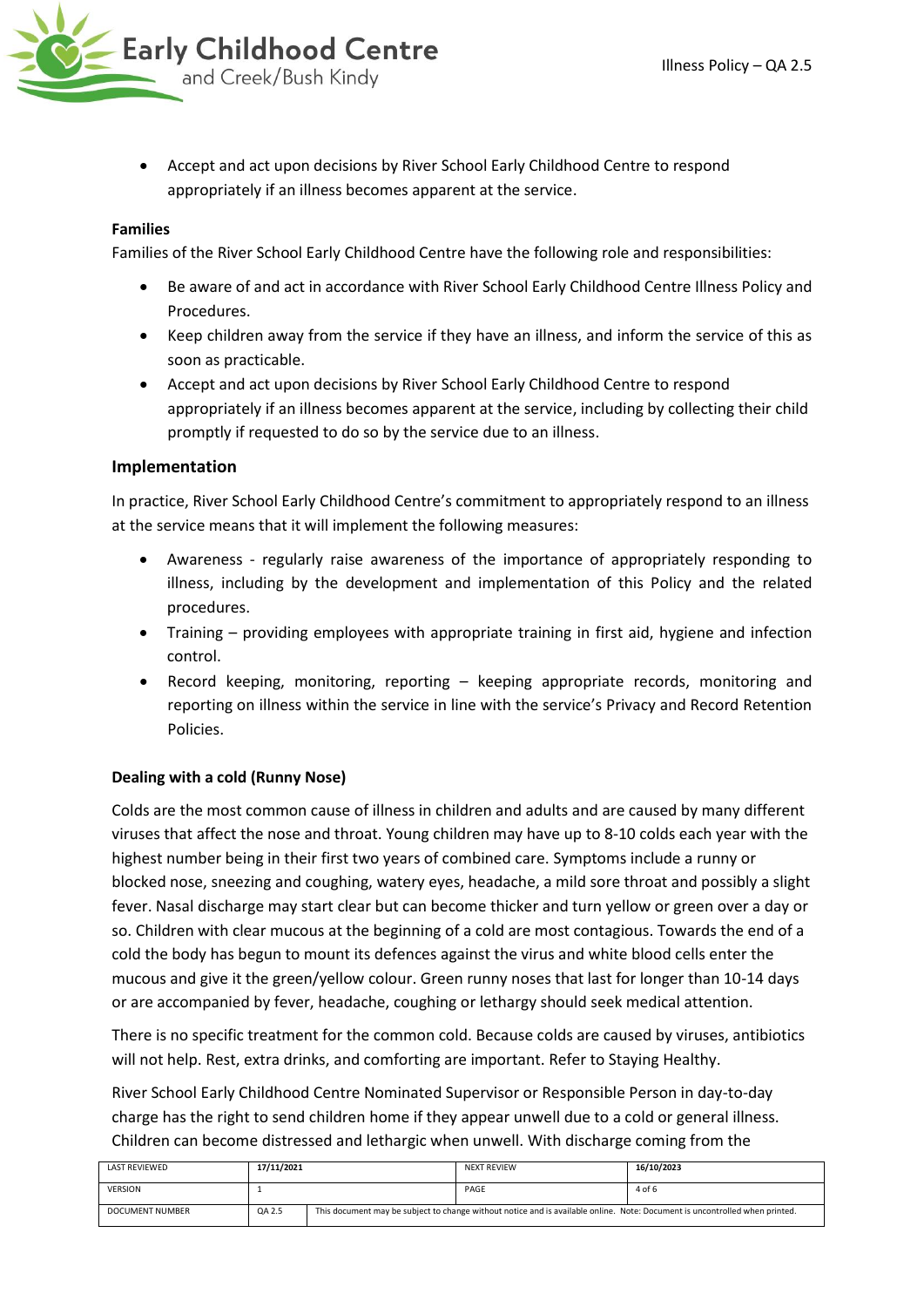

children's nose and coughing, can lead to germs spreading to other children, Employees, toys, and equipment. River School Early Childhood Centre Nominated Supervisor or Responsible Person in dayto-day charge will assess each individual case prior to sending the child home.

## **Caring for a Child who is Unwell**

Excluding sick children and staff is one of the three most important ways of limiting the spread of infection in a childcare service. Often children are unwell with the common cold (coughing, runny nose, and a slight temperature) but do not display symptoms of an infectious illness that requires exclusion. Although the exclusion of a child may place added pressure on parents and families with work commitments, staff must ensure the Health and Safety of all others utilising the service and therefore the need for exclusion from the service is at the discretion of the Nominated Supervisor or the Responsible Person in charge.

In the event of a child being unwell, employees are to ensure the child has a quiet place to rest that is away from the group while waiting to be collected and is being monitored for signs and symptoms of deteriorating.

#### **Fever / High temperature**

Fever is not an illness in itself, but indicates the body is fighting an infection which may be a contagious illness. As guided by Staying Healthy, if a child has a fever or registers a high temperature, staff will ensure they are encouraged to drink water, remove excess clothing, and sponge the exposed skin with tepid water to assist them to feel more comfortable. The parent/guardian will be notified of the high temperature and informed that the child will need to be collected from the service.

A **ONECE ONLY** dose of emergency paracetamol may be required and administered after checking confirmation in the child's enrolment and seeking verbal approval from a parent/guardian. This does not address the cause of the fever but can help the child feel better and may bring the temperature down temporarily. An Emergency Medication Authorisation will be completed, along with an Incident, Injury, Trauma, and Illness Record.

#### **Monitoring the Symptoms of an Illness**

It is important to remember that Employees can interpret the severity of the same symptom differently. Multiple people observing symptoms independently of each other may not accurately reflect when changes become more severe and therefore, an illness may become more serious without notice. For this reason, Employees are to nominate one person to care for an ill child, who can record any changes in breathing, colour of skin, levels of consciousness or change in temperature.

#### **Documenting Symptoms of an Illness**

Documenting symptoms is crucial to the success of monitoring an illness, especially when the conditions change, and the child becomes increasingly unwell. Records are an important way of communicating to a family how their child's illness has developed or been managed by Employees.

| LAST REVIEWED   | 17/11/2021 |                                                                                                                             | <b>NEXT REVIEW</b> | 16/10/2023 |
|-----------------|------------|-----------------------------------------------------------------------------------------------------------------------------|--------------------|------------|
| <b>VERSION</b>  |            |                                                                                                                             | PAGE               | 5 of 6     |
| DOCUMENT NUMBER | QA 2.5     | This document may be subject to change without notice and is available online. Note: Document is uncontrolled when printed. |                    |            |